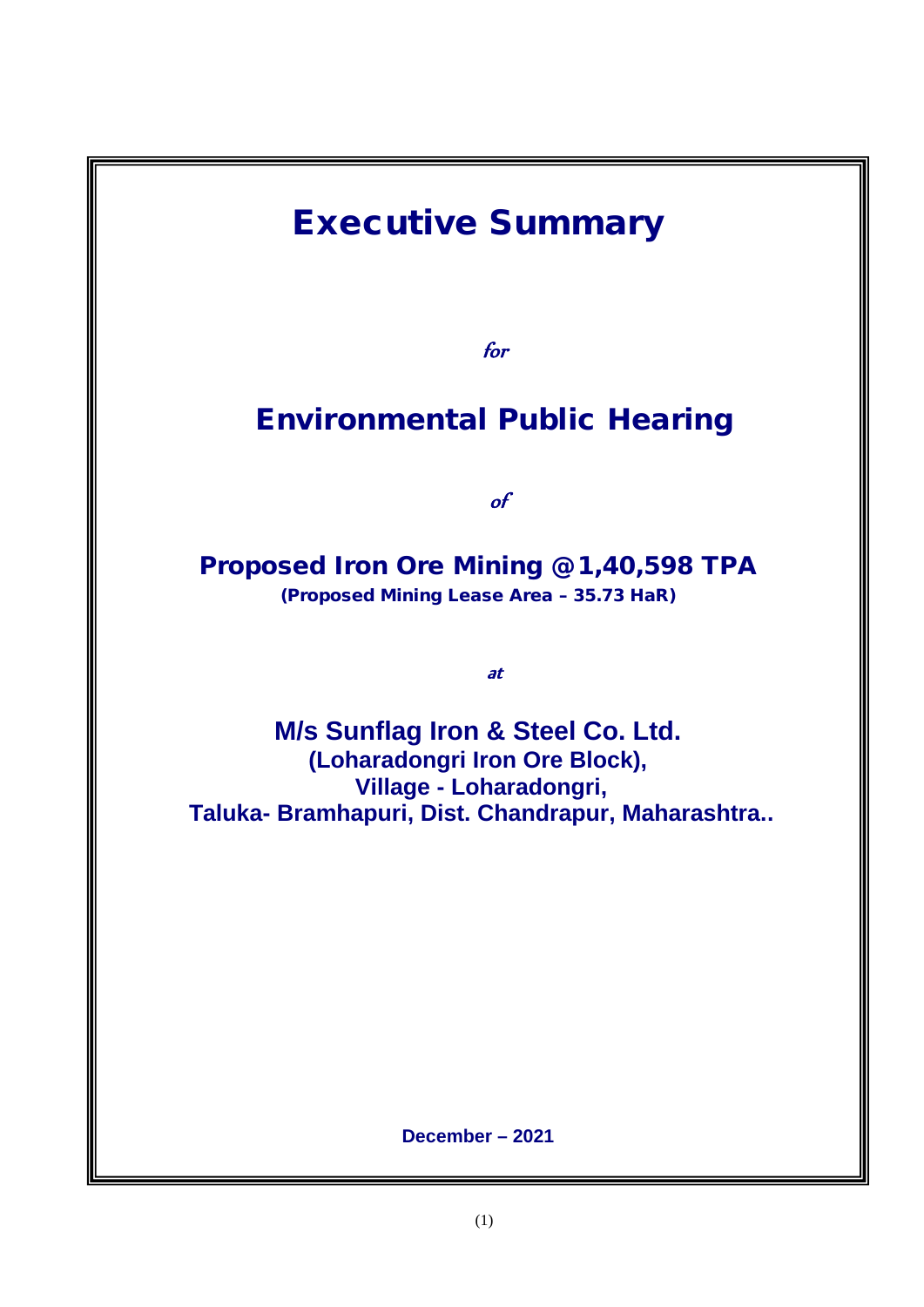# **1.0 Project Description**

M/s Sunflag Iron & Steel Company Limited has state-of-the-art Integrated Steel Plant of capacity @ 0.75 Million TPA situated at District -Bhandara, Maharashtra.

Bulk raw materials used for steel making are iron ore , coal and coke. The coal is sourced from captive U/G Belgaon Coal Mine. Iron ore availability is very scare and Sunflag Steel is facing lot of problems to procure it.

Loharadongri Iron Ore Block is located at Forest Compartment No. 439 (Old Forest Compartment No. 95), Village- Loharadongri, Tal- Bramhapuri, District- Chandrapur and it is auctioned by Directorate of Geology and Mining (DGM) ,Government of Maharashtra and subsequently allotted at 90.2 % bid price of IBM average sale price to M/s Sunflag Iron & Steel Co. Ltd through tendering and e-auction process in May 2019.

SEIAA, Govt of Maharashtra has granted Terms of References (TOR) for prior environment clearance of project under category B1 for carrying out EIA study and public hearing.

Proposed Loharadongri iron Ore Block area lies between latitude 20°23'17.65" N to 20°23'37.29" N and longitude 78°43'58.73" E & 78°44'18.31" E. Topography of the mine area is hilly and altitude of the site is 350 m above MSL. Loharadongri, the nearest village is located at a crow fly distance of about 0.5 km in North direction of the proposed mine site.

The proposed mining operations will be commenced from crest of the hill surface exposing the ore body and subsequently descending downward forming systematic benches of six meter high and width not less than the height i.e. six metre and slope of individual bench to 60° from horizontal.

Iron ore will be loaded to trucks (about 10 to 30 Tonnes capacity) as per dispatch schedule to Sunflag Steel Plant, Bhandara.

The project cost is Rs. 1050 Lakhs and it comprises of mines office, furniture , rest rooms, first aid room, utilities, pre-production mine development expenditure etc. The mining machineries and movable crusher cum screening plant will be deployed on contract basis.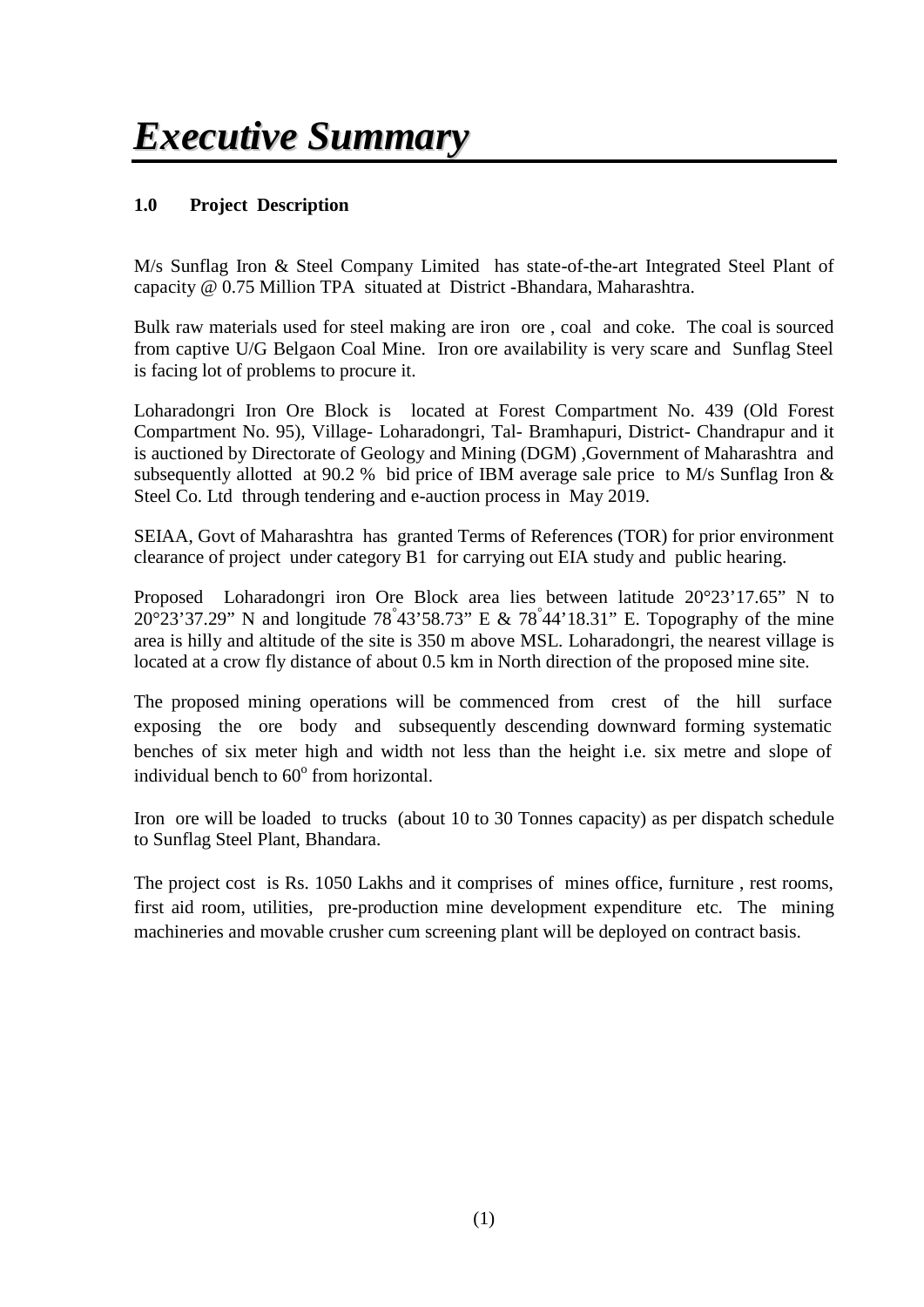

# **MAP OF BRAMHAPURI TEHSIL SHOWING LOCATION OF PROPOSED MINE**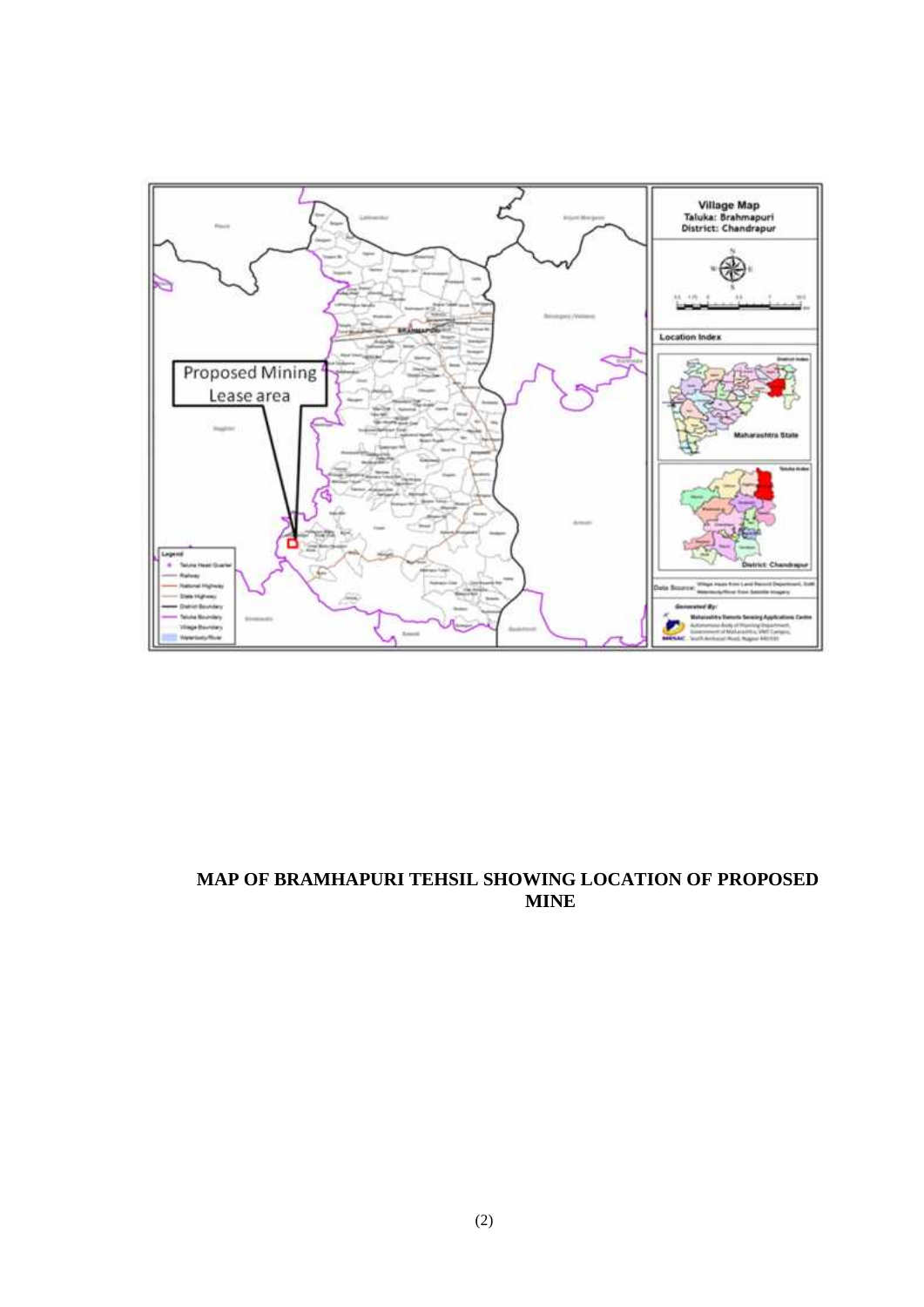

#### **MAP SHOWING LOCATION OF PROPOSED MINE AND 500 M SURROUNDING AREA**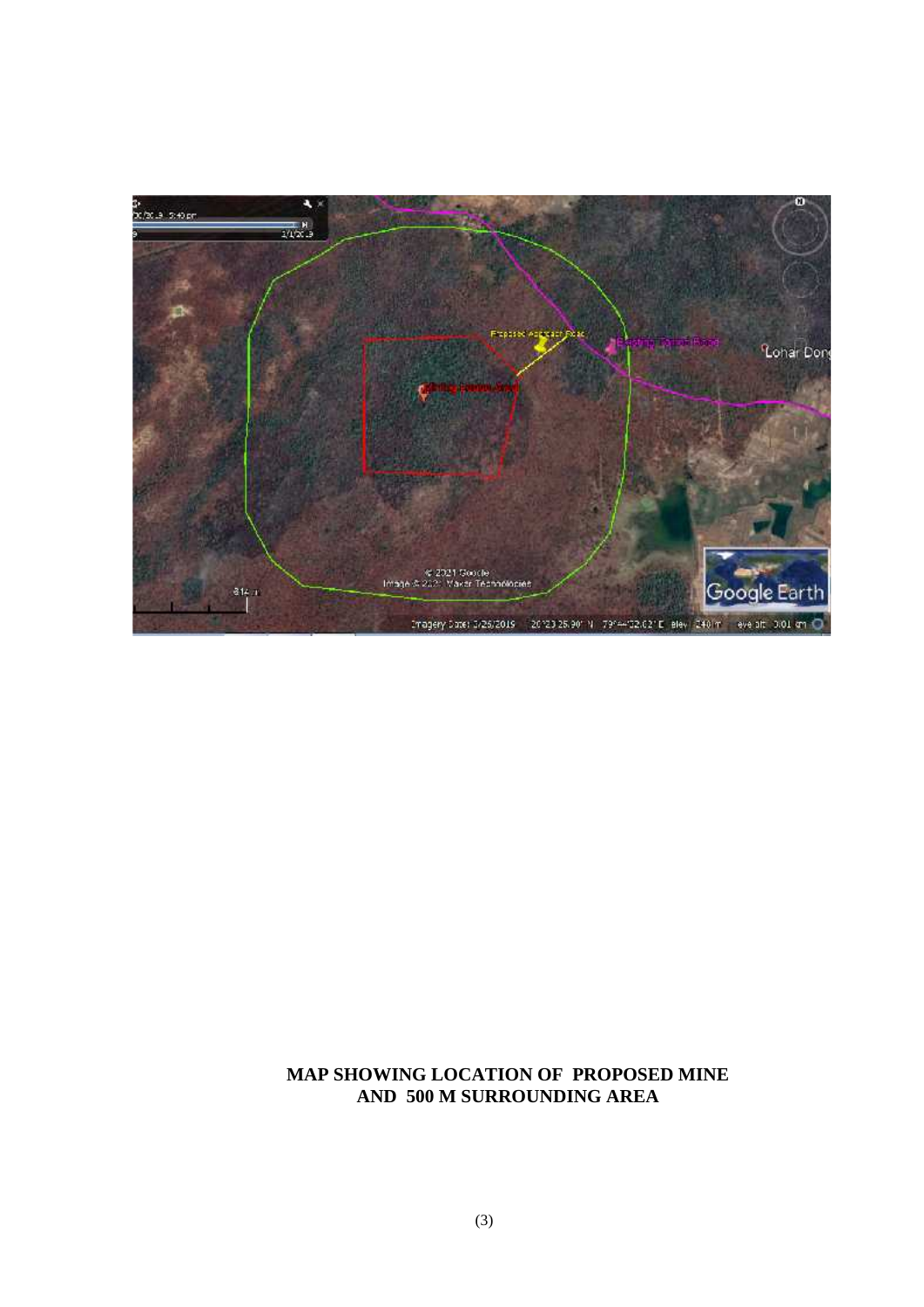

# **TOPOSHEET MAP OF BUFFER ZONE (10 KM RADIUS) SHOWING VARIOUS FEATURES**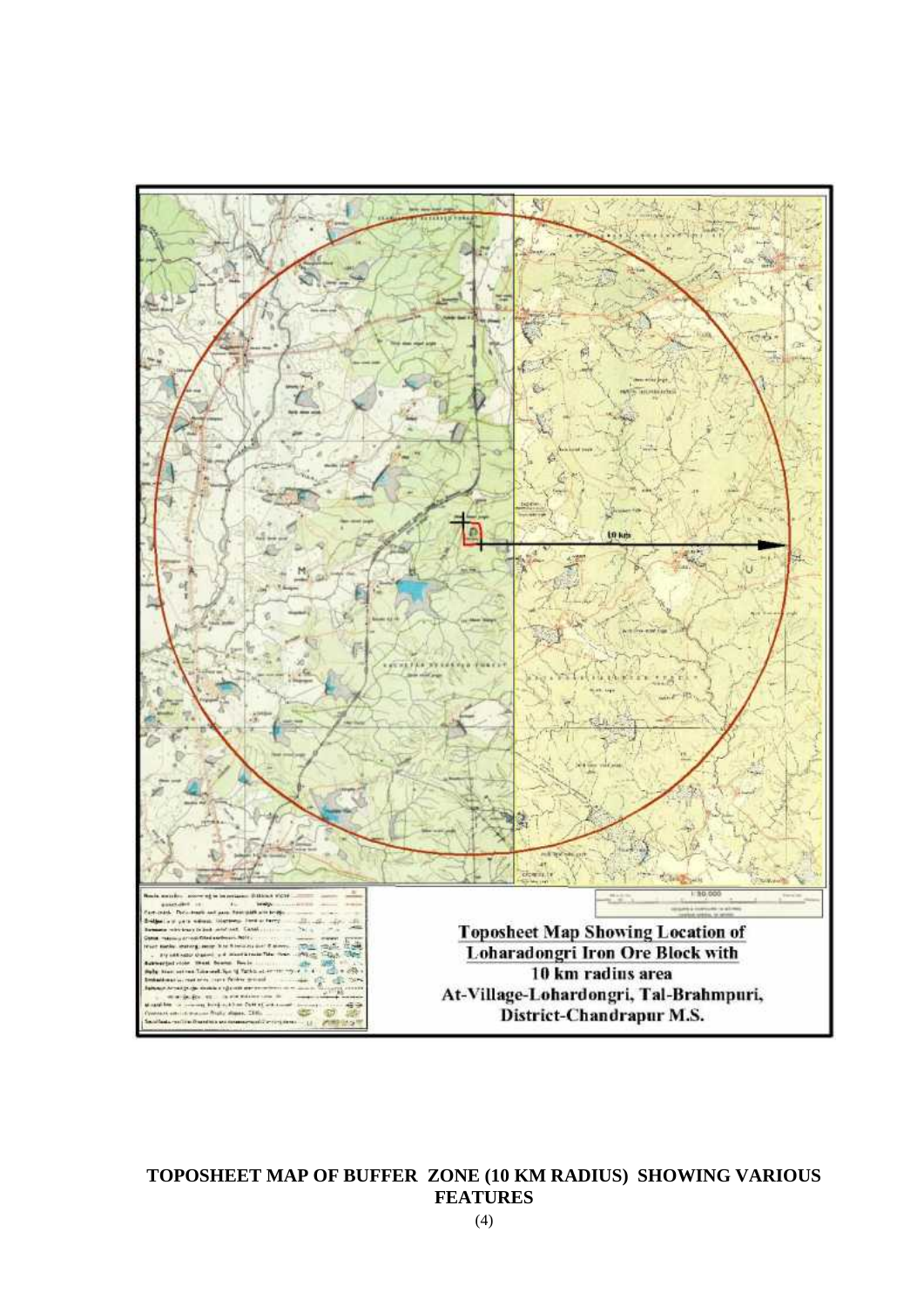# **2.0 Baseline Environmental Scenario**

The baseline environmental status of the study area covering 10 km radius around the proposed mine site with reference to the prominent environmental attributes has been carried out in the Summer 2021. The salient features of various environmental components are given hereunder.

# **2.1 Land Environment**

The study area falls under Survey of India Toposheet No. 55P/11, 55P/15 and covers part of the Bramhapuri, Sindewahi and Nagbhid Taluka of Chandrapur District. Major part of study area falls in Nagbhid taluka of Chandrapur district.

Low height hills are existing in the central and NE part of the study area. Mountains, Historical Monuments and Defense Installation etc are not existing in the study area.

The rock of the study area falls in Sakoli group and it is made up of low grade metamorphic rocks, The iron ore deposit occurs in the hillock existing in the proposed lease area rises to a height of about 64 m from the general ground level with banded hematite quartzite and surrounded by granitic intrusion with an aureole of composite and injection gneisses.

Study area comes under Zone II of the Bureau of Indian Standards (BIS) 2000 Seismic Zone Map for India. Zone II is defined to be seismologically least to moderately active, thus, study area is seismologically safe.

As per Census Data 2011 , land use pattern of the study area has forest land of 51.09%, un-irrigated & irrigated land of 30.24 % and land under tree crops , non agriculture uses, barren , un-cultivable , grazing , waste land, fallows land etc occupies 18.67 % .

The soil texture in the study area predominantly is sandy clay loam. The cultivable soils are spread over in the study area. Organic Matter is found in the range of  $0.93 - 1.11$  %. Available nitrogen is found in the range of 208.7 – 273.9 kg/ha and it is sufficient . Overall, soil quality in the study area is adequate.

### **2.2 Biological Environment**

In the study area , dominant trees observed & reported were Sagwan, Saja/Ain, Bija, Kalam, Bhirra, Parad, Dhaman, Sehma, Garadi, Shisam, Badhwa, Kojan, Chichawa, Mohu, Khair, Rohan, Dhawda, Tiwas, Sillari, Tendu etc .

In the study area, crops are grown in both Kharif & Rabi seasons. Major kharif crops are rice & tur and major rabi crops are wheat & gram .

There is no National Park or Wildlife Sanctuary falling in the 10 km radius study area. In 10 km radius study area , Reserve Forests and Zudpi Jungle are existing in half of the study area. Proposed site is existing in Kachepar Reserve Forest and this forest has covered southern part of the study area. The notified Tadoba-Andhari Tiger Reserve (TATR) is about 18.1 km (from buffer zone boundary) towards SW direction of the boundary of proposed mining area. Notified Ghodazari Wildlife Sanctuary is about 15.5 km towards NNW.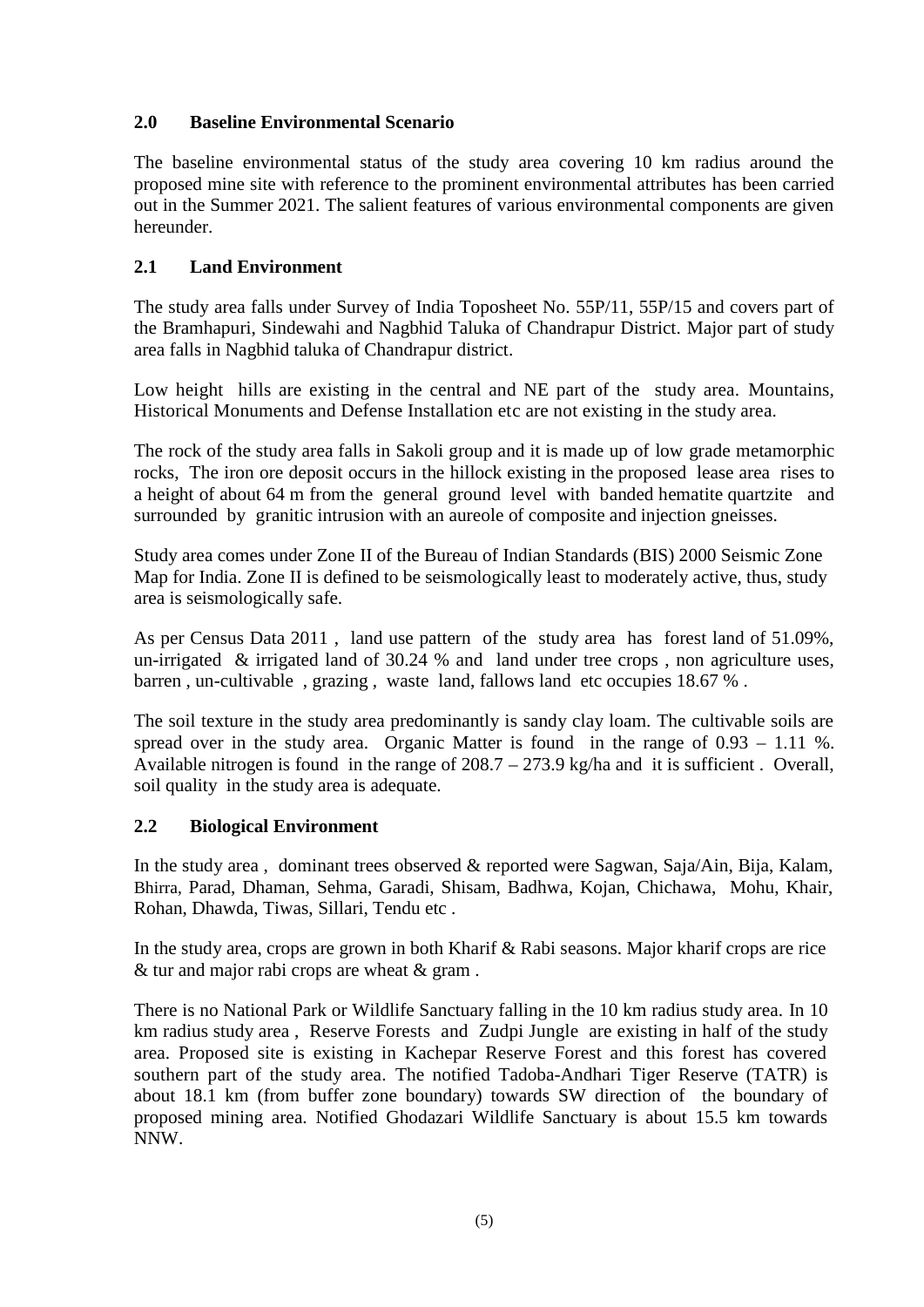In the study area , 17 species of mammals were reported as well as mentioned in the Working Plan of Bramhapuri Forest Division. The dominant mammals reported in the study area were tiger, hyaena, jackal, fox, sambar , cheetal , wild pig, sloth bear , porcupine etc. The livestock observed in the study area comprises cows, buffaloes, goats , dogs , poultry etc.

# **2.3 Air Environment**

Air environment baseline status of the study area has been monitored & micrometeorological data has been collected using automatic weather station. Predominant Wind Direction was observed to be NNW.

In the study area during Summer 2021, maximum concentration of  $PM_{10}$  at all stations ranged between 20.1-30.5 µg/m3 in summer season. The maximum concentration of other parameters as PM2.5, Sulphur Dioxide, Nitrogen Dioxide, Ozone, Lead, Carbon Monoxide, Ammonia, Benzene, Benzo(a) Pyrene, Arsenic, Nickel, Free Silica was found to be well below the standards prescribed by MoEF&CC.

# **2.4 Noise Environment**

In the study area during Summer 2021, noise levels in the human settlements of the study area during day and night time varied in between 48.1 dB(A) to 52.2 dB(A) and 40.1 dB(A) to 41.8 dB(A) respectively.

Ambient noise levels in the study area are found to be well within prescribed norms.

# **2.5 Water Environment**

Drainage pattern in proposed mine lease area is towards SW direction. Drainage of the proposed mine lease area is controlled by seasonal gullies and streams flowing southerly and finally meeting to Alewahi lake existing in SW direction of the proposed site at about 2.0 km. Since the slopes are formed towards Alewahi water lake, various seasonal drains are formed at various places depending on the local topography of the slope , but none of them is perennial in nature.

In the 10 km radius study area, the general drainage pattern is towards SE direction and dendritic in nature . All the streams and local nallas including Bokardoh River of the study area are generally dry except for monsoon season. However, lakes existing in the study area contains water in all seasons.

Groundwater condition in the study area appears to be quite good as seen in the nearby wells. The water table in dug wells varies from 5 to 10 meters from winter to summer season

In surface water samples of the study area , pH values ranged between 7.6-8.0 which indicate their neutral nature. Total dissolved solids contents ranged between 86.0-216.0 mg/l and total hardness ranged between 31.2-83.9 mg/l

In ground water samples of the study area , pH was found in the range of 7.01-8.04, indicating desirable range required for potability. Total dissolved solids are in the range of 275.0 – 1848.0 mg/l and found within the permissible limit. Total hardness is found in the range of 132.8 – 722.6 mg/l showing that some of water sources are found exceeding the permissible limit . The heavy metals analyzed are found below the permissible limit.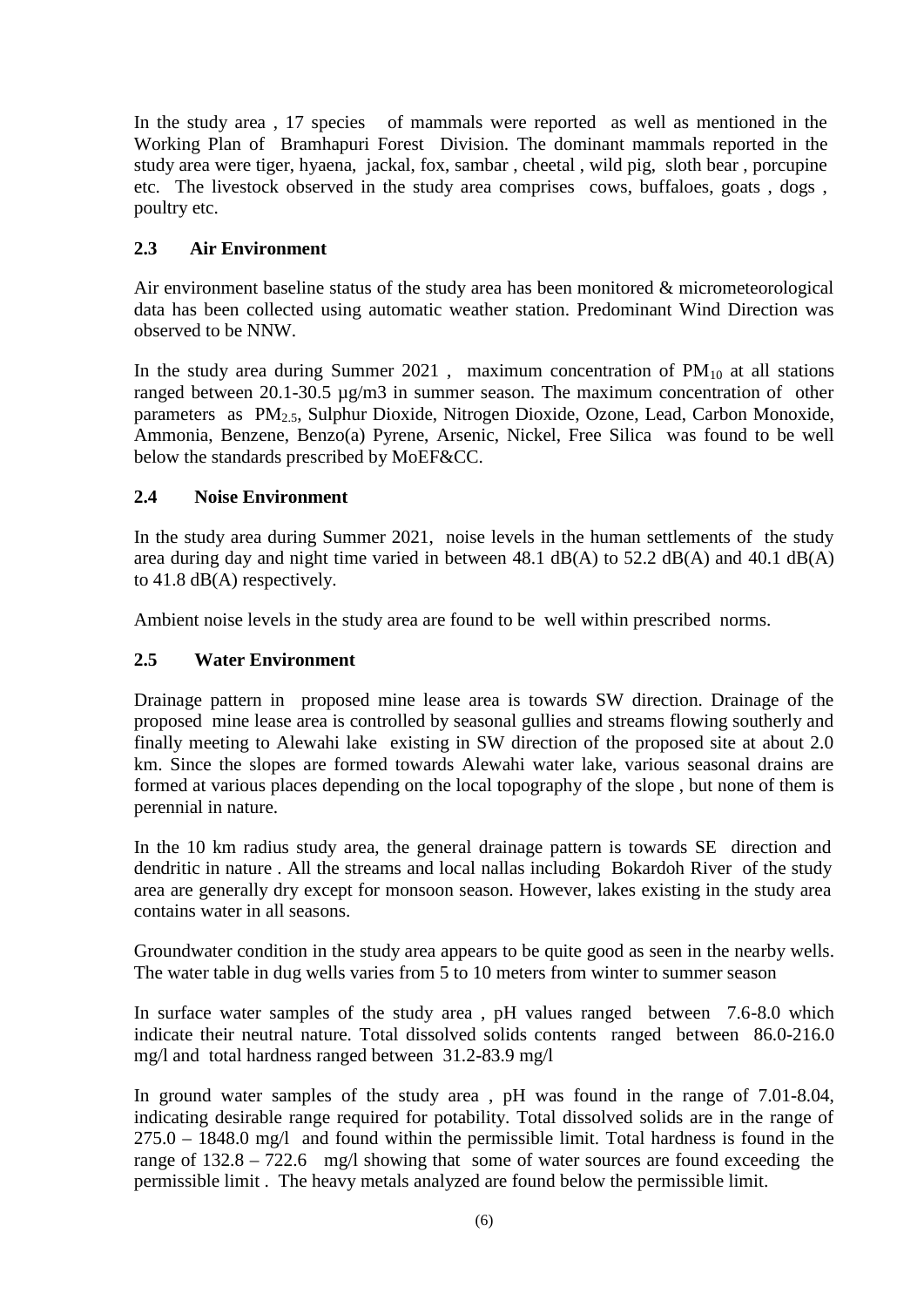# **2.6 Socio-economic Environment**

Baseline data such as demographic pattern, occupational status, educational, health and other amenities as existing in the study area have been studied.

As per Census Book 2011, total population of the study area is 58,375 out of which 29,523 are male and 28,852 are female. Sex ratio (number of male per thousand female) in the study area is 978 this shows that the female population is slightly lower as compared with the male population.

In the study area , percentage of literates male and females are 76.49 % and 59.42 % respectively.

Medical facilities are poor in the villages of the study area. Water supply in the rural area of the study area is through lakes, wells, hand pump and tap water. Most of the villages have govt. bus facility as a mode of traveling. Nearby travelling is carried out by two-wheelers. Commercial bank facility is available only in Talodhi and Balapur Bk village of the study area. Big market facilities are available at nearest towns i.e. Bramhapuri. The villages of the study area are well connected by roads. Almost all the villages in the study area are electrified.

Total male and female workers in the study area are 61.92 % and 53.03 % of the total male and female population respectively

### **3.0 Proposed Mitigation Measures to abate probable Environmental Impacts**

Based on pollution load to be discharged, the environmental impacts are predicted using various mathematical models as well technical interpretation.

### **3.1 Land Environment**

- In the proposed iron ore project, mine pit development will not be carried out as the mineralized ore body is above the ground level in the form of small hillock having height of 60 mtr above ground level. Thus scientific development of benches and haul roads will be carried out with care to minimize the changes in topography.
- At the proposed site , top soil is not available. There will be generation of over burden ,inter burden and side burden. These materials will be systematically transported to the designated dumping sites within the proposed lease area. The waste will be disposed in retreating manner. In this process, the waste will be first dumped at the one end of the dump and with 10 m high retreating towards other side. In this process, it will get time for stabilization and will have minimum erosion.
- In the proposed iron ore mine project 64 m height hillock will be slashed in the proposed mining process and the area will be mostly plain. After exhausting the mineral from mineral block, the mined out area will be planted with local varieties. About 35,000 trees of local varieties will be developed before final mine closure.
- Land use pattern of the study area will not change due to proposed mining activities as it will be on small scale basis. No ancillary activity related to proposed mine will not be carried out in the study area.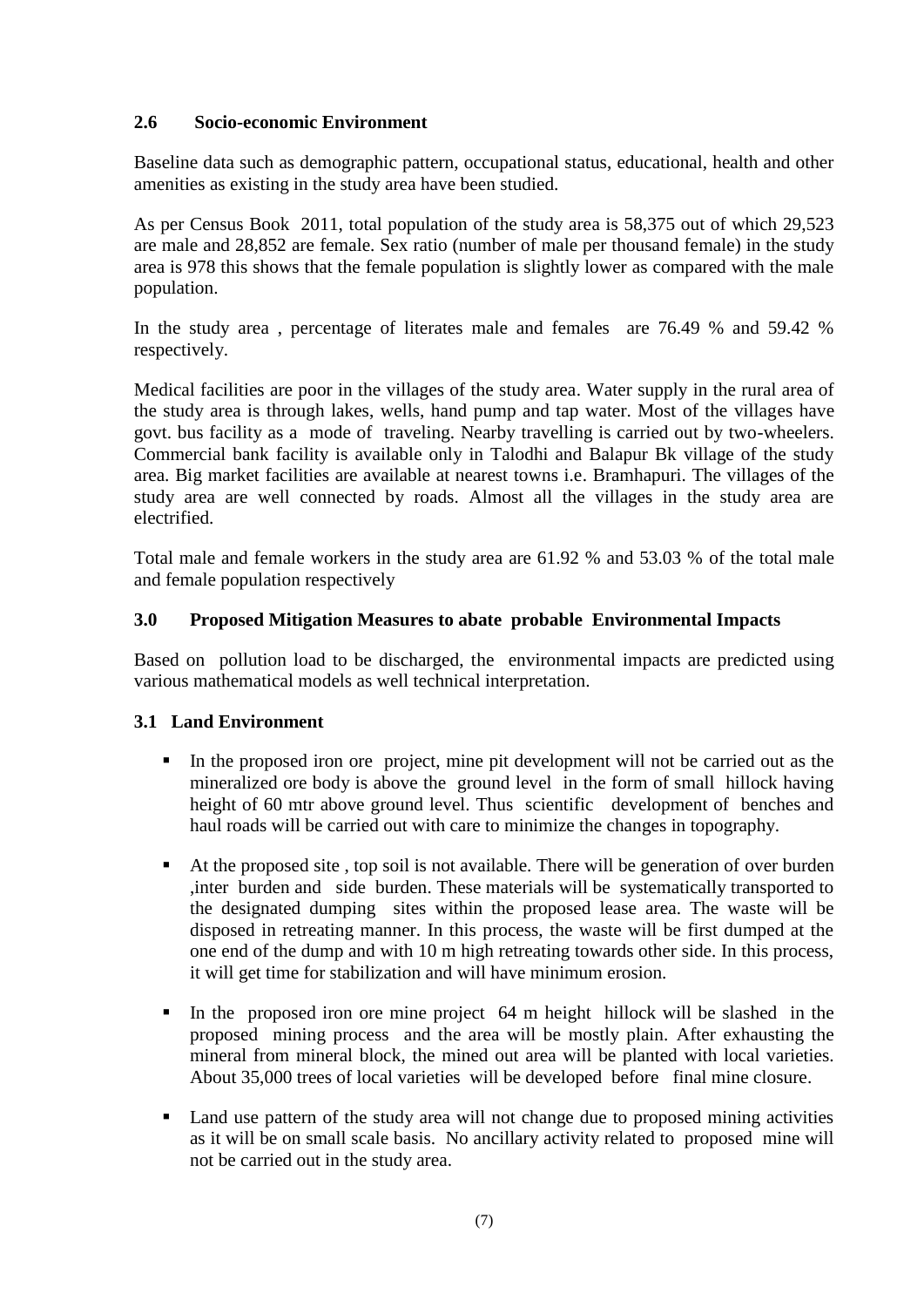- There is no top soil in mineral block but it has lateritic material mixed with iron ore pebbles. Therefore, there will not be generation of top soil during proposed mining.
- Over burden, inter burden , side burden waste and lateritic material generation will be in the form of quartzite, intrusive granite, laterite amounting to  $4.75,577 \text{ m}^3$  during five year period.
- For stacking, two separate waste dumps will be developed on area of 81,007.61 m2 having maximum height of ten meter till conceptual mining.
- Mining machineries repair & maintenance work will not be carried out at proposed mine site. Thus there will be no generation and unscientific disposal used oil of mine machineries.

Thus**,** land environment would not be adversely affected.

#### **3.2 Biological Environment**

- The proposed mine site is covered by vegetation/trees grown naturally during the last years. The existing vegetation is a property of forest department and before handing over of the proposed site , cutting/shifting of vegetation will be carried out by Forest department.
- In the proposed project, well planned green belt as per the guidelines will be developed which will ensure the increase in the green cover substantially in the mine lease area till the mine closure.
- In case of proposed mining activities, adequate air pollution control measures such as regular water sprinkling measures, thick green belt development, controlled blasting will abate dust particles from dispersing outside lease area. The chances of deposition of fugitive dust on the nearby agriculture fields will be insignificant.
- In the study area , wildlife is conserved by Bramhapuri Forest Division under various rules and regulations, framed from time to time under Wildlife (Protection ) Act, 1972 as well as the latest amendment to this Acts.
- In the study area, all possible measures will be taken by project management, to protect and conserve wildlife of the area.
- To ensure maintenance of viable population of wildlife and to increase the population of wildlife, the project management will contribute with Forest division for proper habitat management including shelter, water, food etc in the Bramhapuri forest division.
- Project management will contribute to Forest Division in maintenance and strengthening of all the existing waterholes, creation of new waterholes and artificial supply of water, cleaning of existing water holes, de-siltation of waterholes, construction of bandharas, artificial supply of water in summers, creation of saucer shaped cement ponds, arrangement of half cut hume pipes sealed on one side and some places bore-wells with the hand pump.
- Project management will contribute to Forest Division in wildlife conservation measures such as (i) Keeping track of wild animal's movement , (ii) Help of the local Forest Protection Committees and (iii) Check on Illegal trade in wild animals.
- To avoid man- animal conflict , Project management will contribute to Forest Division in minimizing the Man-Animal .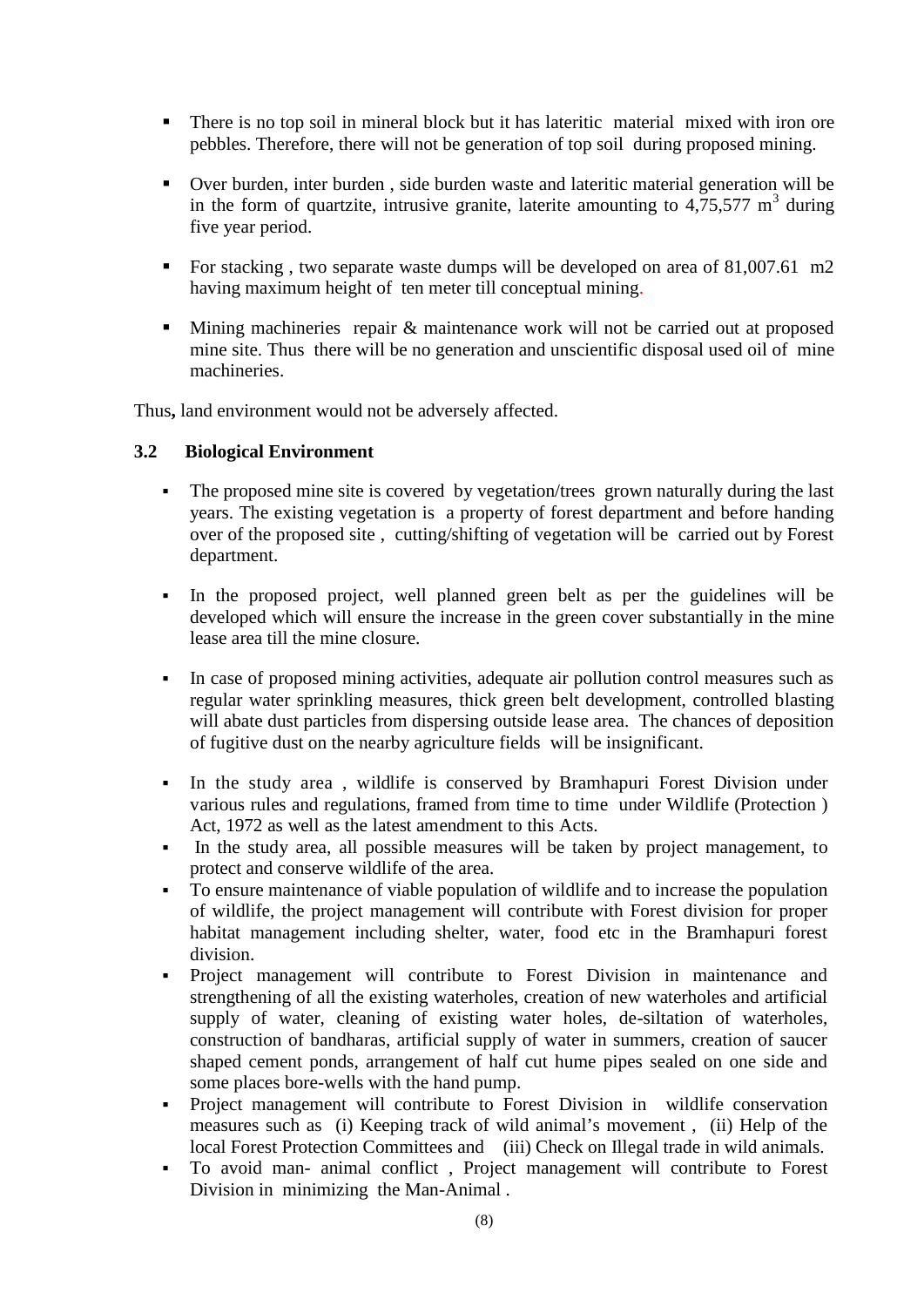Wildlife conservation measures will be implemented as (i) insurance against crop damage. (ii) raising stonewall between fields and forest to prevent crop-damage. (iii) hunting wild-pigs, if it is unavoidable. (iv) establishing control cell at circle level. (v) monitoring of wildlife population , (vi) establishment of secret information network,(vii) periodical estimation of wildlife population and (viii) establishment of effective 'Network of Informers'.

Thus with implementation of the planned mitigation measures , the biological environment will not be affected due to proposed mining activities.

### **3.3 Air Environment**

The air environment impact are predicted using latest AERMOD model. The predicted incremental maximum ground level concentration of  $PM_{10}$  considering air pollution sources after proposed mining activity is found to be 0.945  $\mu$ g/m<sup>3</sup> within the proposed mine lease area. Maximum concentration of  $PM_{10}$  monitored at nearest village Loharadongri (0.5 km in N direction) was 0.202  $\mu$ g/m<sup>3</sup> which may increase to 22.602  $\mu$ g/m<sup>3</sup> in worst condition during operational phase of proposed mining activity.

The major part of mined Iron Ore will be dispatched to the steel plant existing at a distance of 108 km in north direction. From the exit gate of proposed mine initially trucks will be passed though approach road of 350 m and it meets to Loharadongri to Bodra single tarred road ( 3.0 km) . After Bodra, the two lane tarred road starts and meet State Highway No. 9 at village Talodhi via Mendki ( 35 km) .

With present level of traffic density on the village road and the predicted increase in existing traffic due to the proposed project, adequacy of road/highway during operational phase of the mine has been estimated. The total traffic load after implementation of the mine project will be 294 PCU and it well within the IRC stipulated maximum load of 2,000 PCU/day for a single lane road. It can be predicted that the existing road network is adequate.

In the proposed mining , wet drilling with inbuilt air pollution control system comprising bag filter to wagon drill will be used. There will insignificant fugitive dust during drilling. Thus drilling operation on regular basis will not emit dust in to atmosphere .

Controlled blasting techniques by using advanced non- electric detonator will be used for proposed mining. The non electric type blasting has about 70 % less effect on environment than conventional electric type blasting and there will be minimum ground vibration, noise pollution, fly rock generation, dust generation etc

Regular water spraying on overburden inter burden and side burden reject material dumps by tankers will be carried out. Thick green belt around mining area and dumps will also be scientifically developed , stabilized and covered by green belt in due course of mining. Green belt with high leaf area saplings will also be developed all along the boundary to arrest fugitive dust. Thus disposal of loose material at dumps will not controlled and fugitive emissions will be abated.

Thus, the proposed mining operations will not have adverse impact on air environment.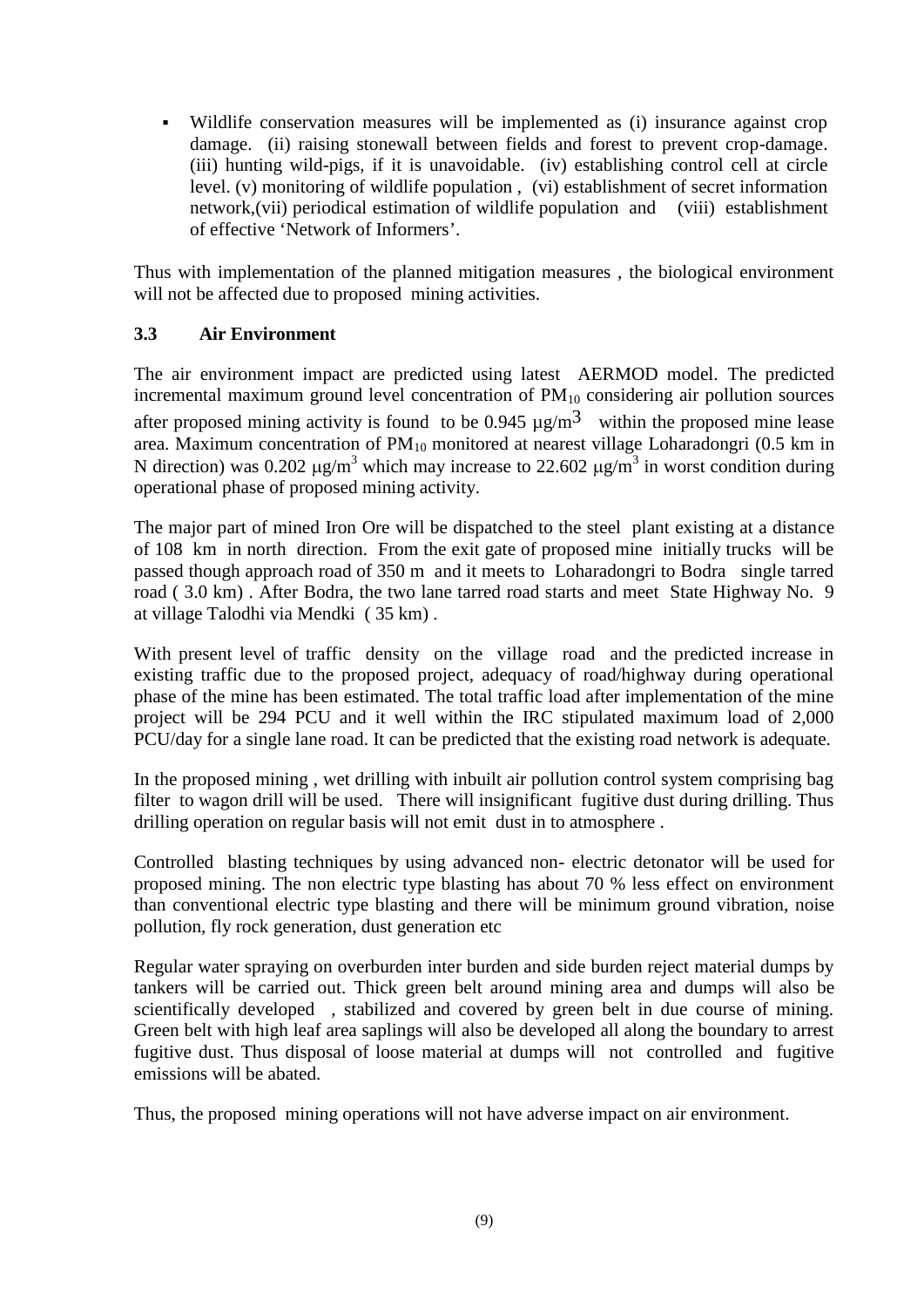# **3.4 Noise Environment**

From the DHWANI PRO (version 9.1.282) modeling it is observed that the predicted noise level at nearest village Loharadongri ( 0.5 km towards North ) is 48.1 dB(A). The mine will be operated in single shift during day time. The maximum baseline ambient noise level measured during day time at village Loharadongri in summer season was 51.3 dB(A) . The resultant ambient noise level after the operation various noise sources of proposed mine will be 53.6 dB(A). From the noise modeling, it can be stated that the impact on the present noise levels after the proposed mining mine will be within the standards of ambient noise .

Mining machineries generating the noise and vibrations will be provided with acoustic enclosures. Regular maintenance of the mining machineries will be carried out to minimize noise generation. The operator's cabins of JCB and Excavator will be acoustically insulated. All the mining operations will be carried out in single shift during day time only. Use of heavy machineries in proposed mine will not lead to increase in noise and vibration.

All trucks and tippers transporting Iron Ore material will have regular maintenance, fuel efficient to minimize noise generation. Noise barriers in the form of trees/plantation will be grown on approach road and it will be especially developed with green cover with suitable species. Plying of Iron Ore transportation vehicles on approach road and public road will not increase noise and vibration significantly and it will meet the norms.

The proposed mining operations will not have adverse impact on noise environment.

# **3.5 Water Environment**

In the proposed mine, water requirement for drinking and for mining activity purposes will be @ 7.2 KLD. The water requirement will be met from the proposed one borewell to be drilled within proposed mine lease area. The proposed mine comes under MSME category and will have ground water withdrawal of less than 10 KLD . Based on this information, Certificate of Exemption for Groundwater Withdrawal will be applied to CGWA.

Mine surface run off water will be passed through the check dams and settling pond for removal of silt and suspended particles. water from pond will be used for green belt development and agricultural purposes in the surrounding area. As there will be no mining below ground level , the groundwater table will not be intercepted and ground water level in villages will not depleted .

In collaboration with grampanchyats, awareness programmes will be arranged for water quality improvement, health & hygiene improvement, rain water harvesting etc in the nearby villages.

Rain water recharge percolation wells will be constructed within proposed mine lease area. Channeling of surface run-offs will be carried out by constructing small check dams in natural drainage slopes . Rain water runoff will be arrested by construction of small check dams. Water stored in depressions created by such constructions will induce groundwater recharge.

Thus, there will be no negative impacts on water environment due to proposed mining activity.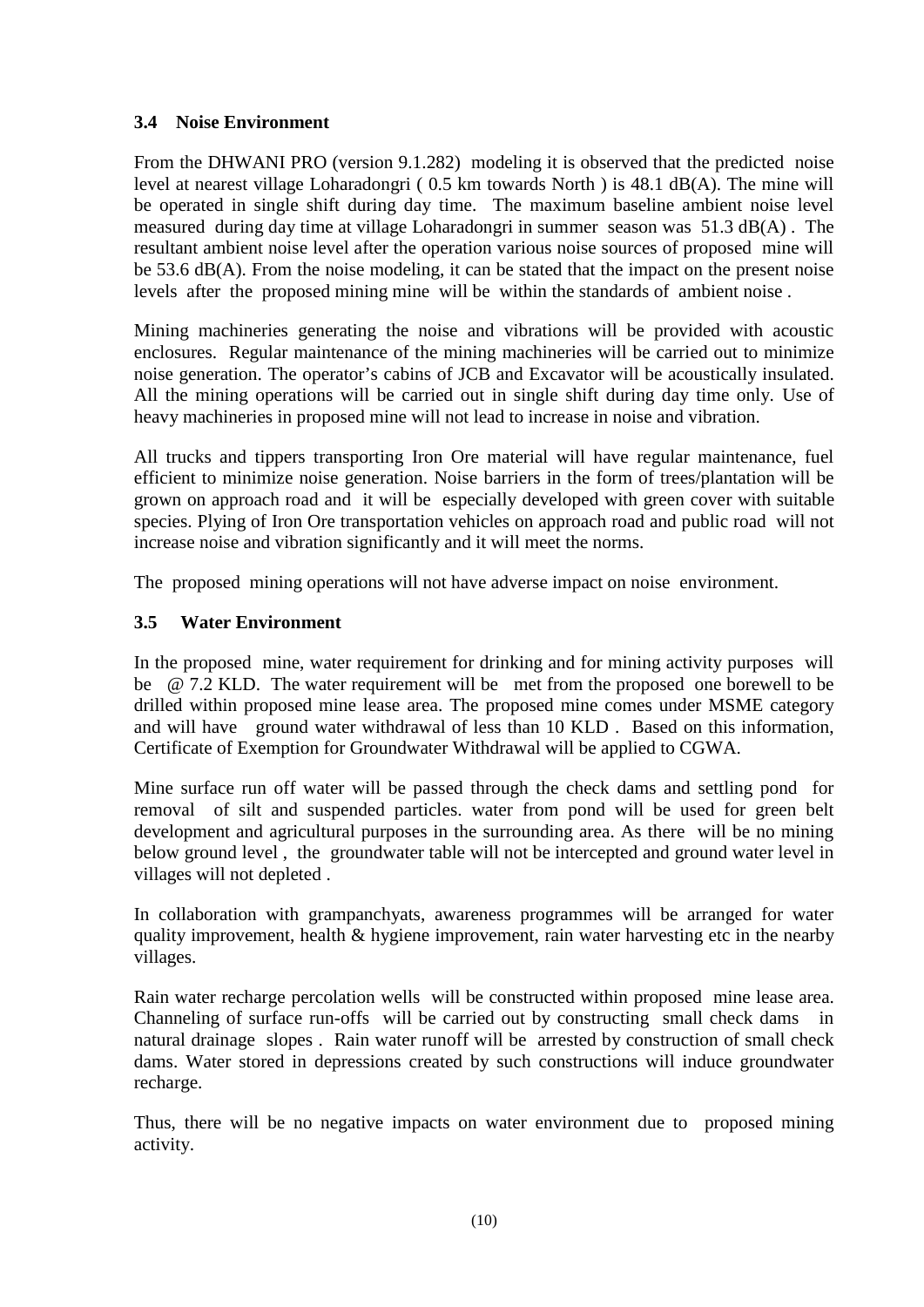# **3.6 Socio-Economic Environment**

Any development activities would cause certain impact on the socio-economic environment of the study area.

Proposed mining project will generate direct as well as indirect employment. In the proposed mine project, about 32 personnel will be employed. There will be opportunity for increase in indirect employment as daily wage worker in material handling , drivers , transportation activities, supply of raw material, auxiliary and ancillary works etc. For ensuring this socio economic benefit, project proponent is committed to recruit local manpower as far as possible. There will be increase in income, employment & revenue generation benefit to the locals**.**

There will be likely to be growth in the revenue generation to the local gram panchayats. Continuous mining activity will be a source of regular income to local inhabitants and royalty to exchequer, which will improve the standard of living of local population and local and regional economy. There will be growth in the revenue generation to the local gram panchayats.

Locals will be employed in proposed mining activity by providing the training due to which influx of the outsiders is not foreseen or it will be very minimal. There will be no immigration of outsiders within the study area due to proposed mining activity,

Periodic health checkup camps will be organized by project authority for villagers, contract laborers, employees and their family. Awareness programs will be arranged on health, hygiene and sanitation.

Thus, there will be positive impacts on socio-economic environment due to proposed mining project.

### **4.0 Environmental Monitoring Programme**

The quality of soil, biological parameters, air, water, noise levels will be monitored on regular basis as per specified norms. Environmental monitoring will be carried out through MoEF&CC approved laboratory.

Budgetary provisions for environmental monitoring are made which includes proposed recurring expenditure of Rs. 2.9 lakhs per annum. The expenditure on CER will be carried out carefully such that needy people will get maximum benefits.

### **5.0 Additional Studies**

The additional studies as public hearing , risk assessment and social impact assessment are discussed below

#### **5.1 Public Consultation**

At present , draft EIA is prepared and it is submitted for Environmental Public Hearing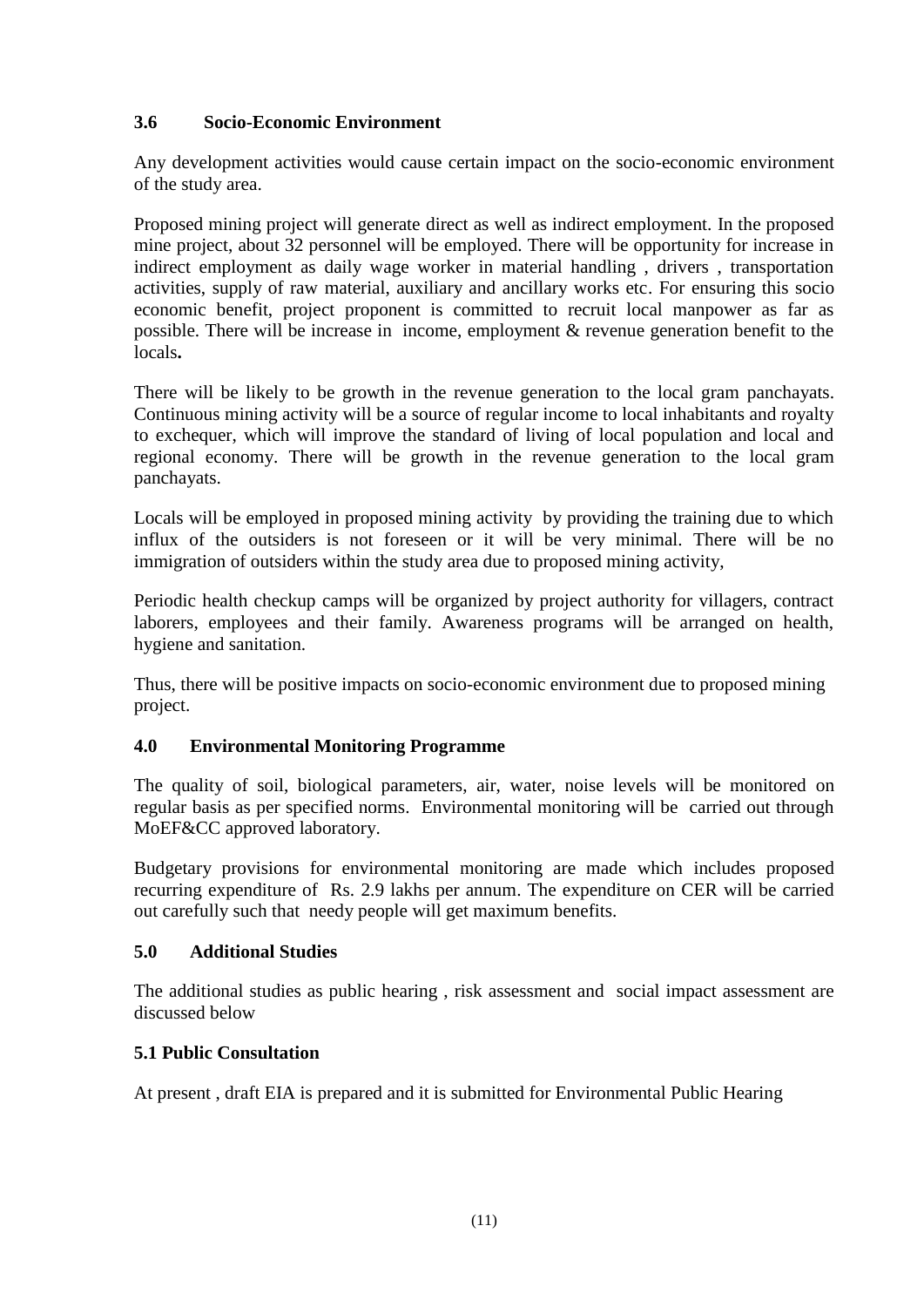### **5.2 Risk Assessment :**

All the activities related to proposed mining activity will not have any major risk factors which can affect public at large. The complete mining operations will be carried out under the management control and direction of a qualified Mine Manager. Chances of disaster occurrence in this proposed open cast mine will be very less.

Mines Manager will be overall incharge for all operational and administrative functions in case of any disaster affecting mine. Supervisor will inform all persons working in the mines at different locations; Ensure facilities like vehicles and ambulance; and try to rescue, maintain order, salvage and contain.

Anyone noticing a fire or explosion or any other kind of emergency will raise a verbal alarm to attract attention of other persons. Attempt to isolate/extinguish the fire or isolate the incident with available men and equipment on site. Assist further emergency control activities. Mines Manager will control the incident from Emergency Control Centre.

#### **5.3 Social Impact Assessment**

There will be no displacement of souls, community facilities , assets etc because of the proposed mining project.

It is anticipated that the proposed project would bring benefits to the people of the surrounding villages such as generation of direct and indirect employment and improved standard of living . Increase opportunities of auxiliary and ancillary business. Increased revenue to the state by way of royalty, taxes and duties and improved green cover. Thus there will be socio-economic development.

### **6.0 Project Benefits**

The project benefits includes improvements in physical infrastructure, improvements in social infrastructure, increase in employment potential, contribution to the exchequer, prevention of illegal mining, enhancement of green cover etc in the study area.

The planned developmental activities will be executed under Corporate Environment Responsibility in the study area villages are given below :

- Community Health Improvement by maintaining hygiene and sanitation by disinfectants spraying in the village residential areas. Provision of sanitation facilities, bio toilets, drinking water facilities etc in nearby ZP school. Arranging health awareness camps on health in villages.
- Community Water Conservation Facilities by decreasing water scarcity problem to the possible extent during scarcity period by arranging drinking water tankers and constructing rain water harvesting pits . arranging water conservation programs in the villages.
- Community Infrastructure Development by improving village road with the help of concerned officials and adjacent mine owners and other infrastructural developmental activities such as temple beautification etc. **S**olar panel electrification of nearby ZP school.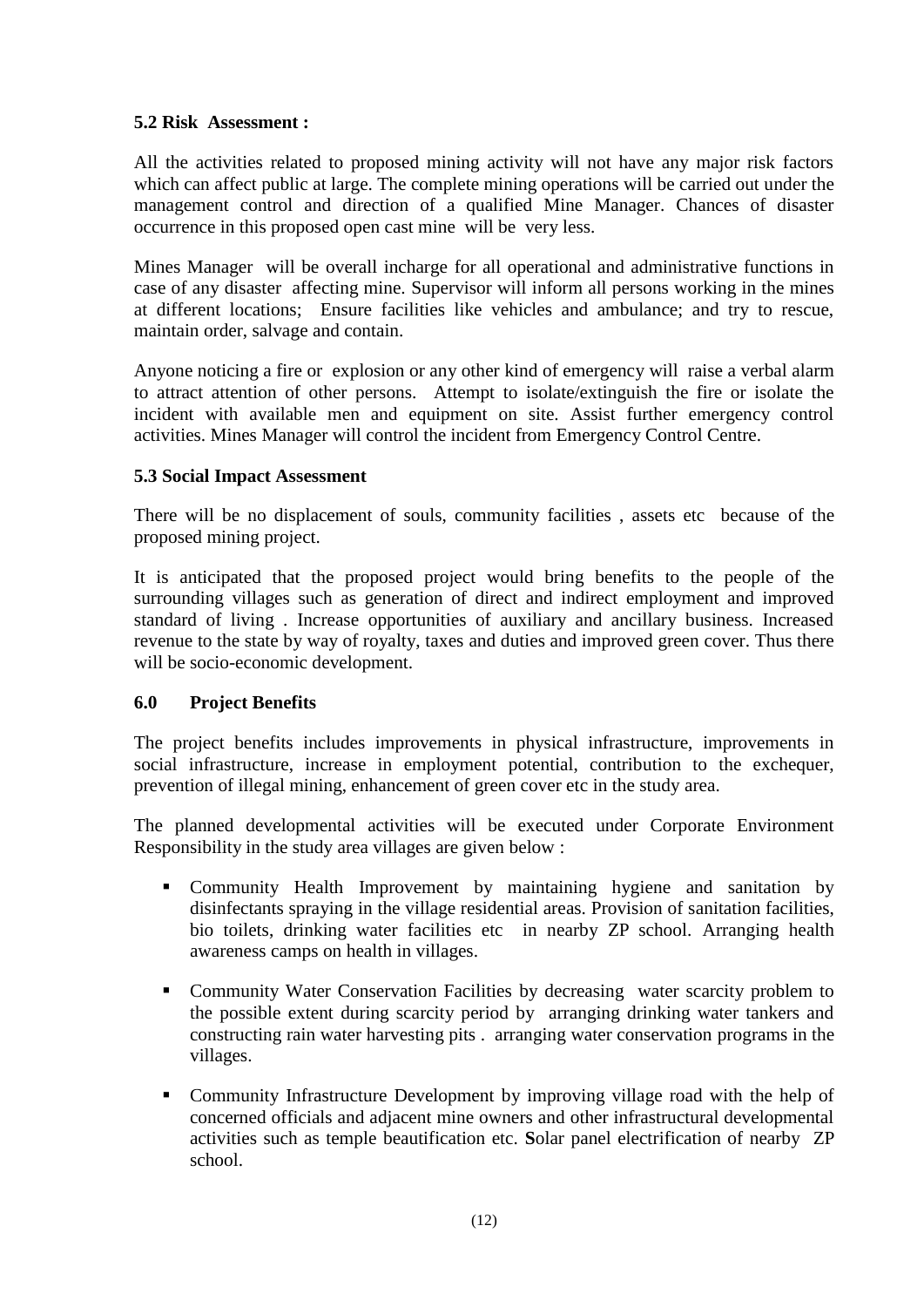- Community Education by distribution of educational books & aids to needy students of villages.
- Community Capacity Building by vocational training for technical skills, self employment training for women as stitching, embroidery tailoring, handicrafts etc to the villagers.
- Community Welfare by distributing seeds and saplings in the nearby villages.

The planned developmental activities will be executed under CER in the study area villages by carrying the capital expenditure of Rs. 10.0 lakhs and recurring expenditure of Rs. 1.25 lakhs per annum.

### **7.0 Environmental Management Plan**

The mitigation measures detailed in the EIA will be implemented  $\&$  monitored on regular basis. Similarly, environmental non-compliances will be satisfactorily addressed.

# **7.1 Administrative Aspects of ensuring Implementation and Monitoring of Mitigation Measures**

Mines Manager will be responsible for ensuring implementation and monitoring of proposed mitigation measures. The focus of administrative aspects for effective environmental management will be mainly on i) ) management of overburden , inter burden and side burden, water conservation , fuel optimization, pollution control etc , ii) achieving the zero accidents by implementing measures related safety, welfare and occupational health of the workers, iii) conservation of environment including preservation of greenbelt, regular maintenance of mining machinery for efficient operation etc.

Budgetary provisions for implementation and monitoring of proposed mitigation measures are made which includes proposed capital expenditure of Rs. 153 lakhs and proposed recurring expenditure of Rs. 8.5 lakhs per annum.

### **7.2 Environmental Policy**

M/s Sunflag Iron & Steel Co. Ltd (Loharadongri Iron Ore Block) is committed to sustainable development and the protection of the environment. All applicable environmental laws, regulations and requirements will be complied by the company. Company is committed to establishing and maintaining environmental management system to identify, monitor and control the environmental aspects of mining. Company ensures that employees and contractors will carry out their responsibilities in accordance with Environmental Policy. Company will conduct audits to monitor, measure and evaluate the effectiveness of environmental management system and non-compliances will be addressed satisfactorily. Company will work to continually improve the environmental performance on time .